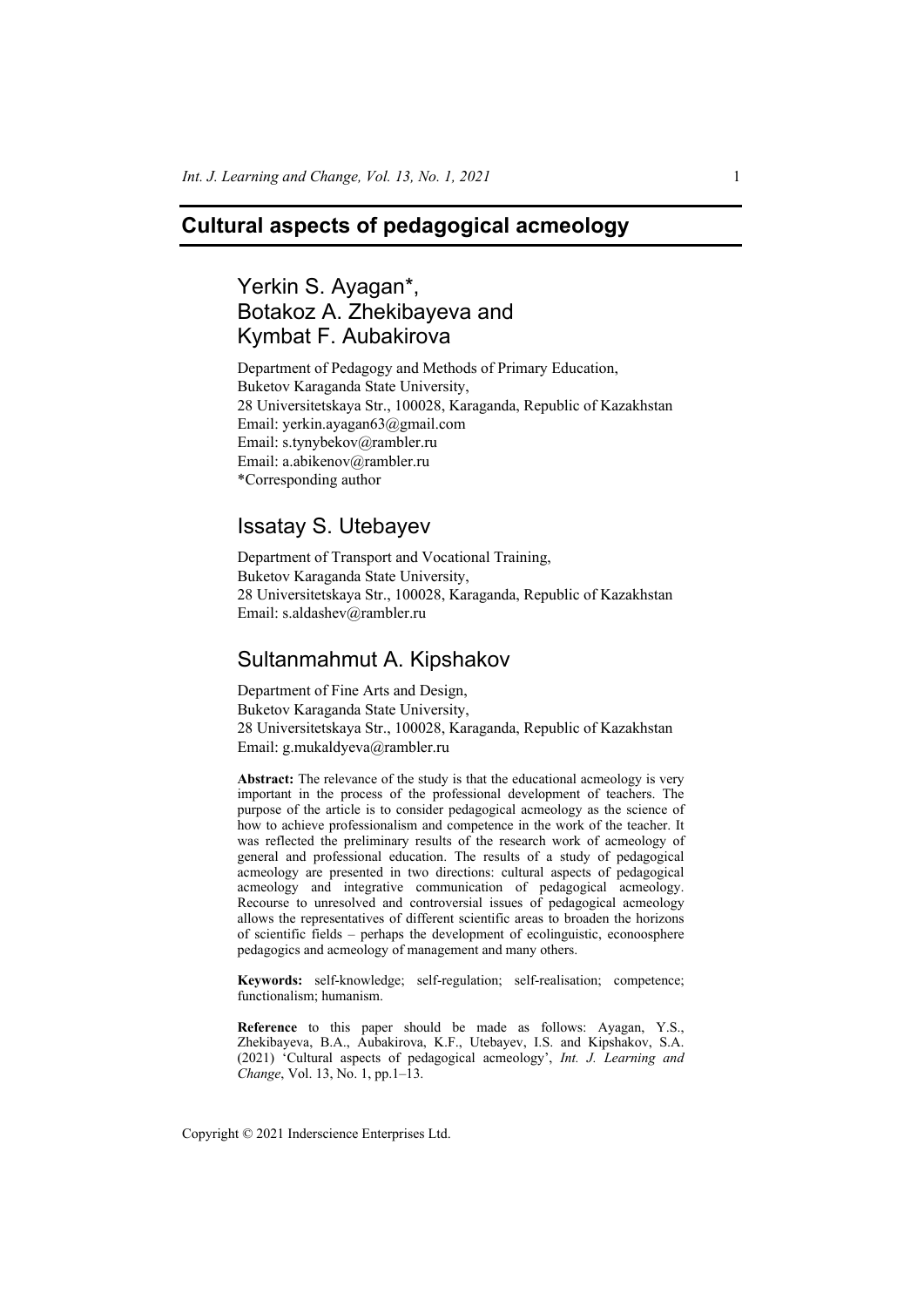#### 2 *Y.S. Ayagan et al.*

**Biographical notes:** Yerkin S. Ayagan is a candidate of Pedagogical Sciences, Associate Professor of the Department of Pedagogy and Methods of Primary Education of Buketov Karaganda State University. He studies the problems of pedagogical acmeology and ethnopedagogical value of future teachers. He is also a member of the working group of a research project on the problems of studying the history of pedagogy and ethnopedagogical heritage of the Kazakh people. Ye.S. Ayagan is the author of more than 180 publications in Kazakh, Russian and English, including five monographs and three study guides.

Botakoz A. Zhekibayeva is a candidate of Pedagogical Sciences, Professor of the Department of Pedagogy and Methods of Primary Education of Buketov Karaganda State University. Scientific interests of B.A. Zhekibayeva are focused on the study and development of problems of vocational education and teacher training in the context of the updated content of secondary education in the Republic of Kazakhstan. She is the author of two hundred scientific papers in Kazakh, English and Russian, including two monographs, one textbook, three teaching aids, 14 electronic textbooks, and four publications in high-ranking Scopus journals.

Kymbat F. Aubakirova is a candidate of Pedagogical Sciences, Associate Professor of the Department of Pedagogy and Methods of Primary Education of Buketov Karaganda State University. She studies the problems of ethnopedagogical competence of future teachers; deals with the problems of national education of primary school students. She is also a member of the working group of a research project on the study of the ethnocultural heritage of outstanding Kazakh enlighteners of the past. She is the author of more than one hundred publications in Kazakh, Russian and English, including one monograph and three study guides.

Issatay S. Utebayev is a candidate of Pedagogical Sciences, Head of the Department of Transport and Vocational Training of Buketov Karaganda State University. He studies the theoretical and practical problems of personality development of students and their professional training at the university. He is the author of more than one hundred publications in Kazakh, English and Russian, including one monograph and four study guides.

Sultanmahmut A. Kipshakov is a candidate of Pedagogical Sciences, Head of the Department of Fine Arts and Design of Buketov Karaganda State University; participant of more than 20 international and republican conferences, symposia and congresses, the head of students of competitive student research papers. He studies the methodology of teaching artwork at the lessons of fine art, deals with the problems of professional and artistic training of future specialists in the field of art. He is the author of more than one hundred publications in Kazakh, English and Russian, including one monograph, one textbook and four study guides.

## **1 Introduction**

The need to improve professional training defines the tasks to improve psychological and pedagogical skills of teachers of higher, secondary and primary professional education as enhancing their professional competence in the field of modern achievements of pedagogy, psychology and acmeology. Qualification and professional retraining of education workers in conditions to detect new personal resources and their more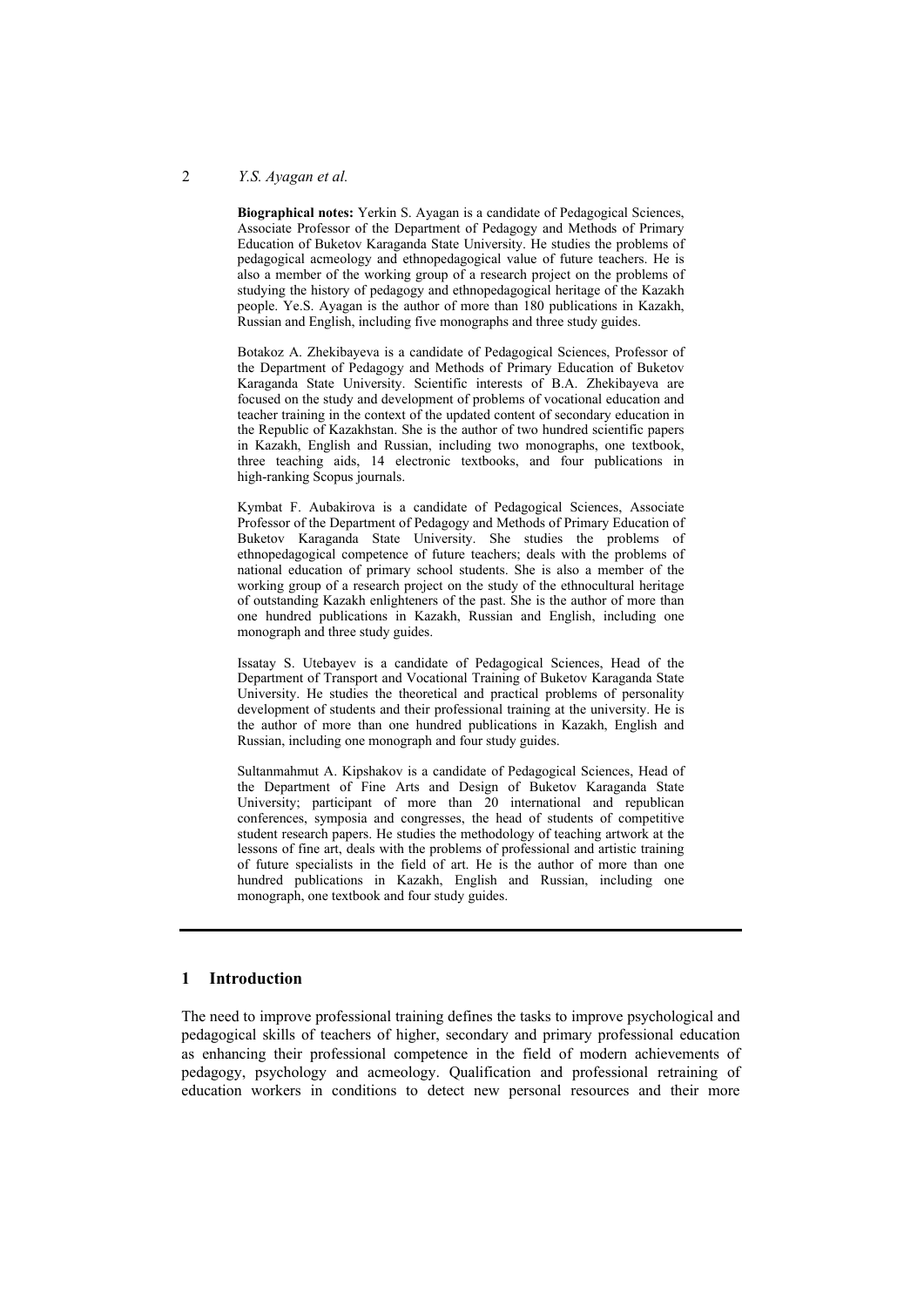productive use in order to build effective strategies for professional growth of the modern teacher. Acmeology – the science of achievement vertices (gr. akme – the highest degree of smth., apex, blooming strength  $+$  logos  $-$  word, speech, study). The acmeology as a concept that refers to the psychology of maturity or adulthood introduced N.A. Rybnikov (Krotova and Akhmetzyanova, 2019), the further development of acmeology as a science is connected with the works of Ananiev (2000) and continued by Bodalev (1998). Derkach (2004) called acmeology science, comprehensively studying the development of an adult. Human health should be considered on the basis of feasibility of the generalised potential of a person (individual, personality, subject of activity and individuality) (Shtal et al., 2019).

Acmeological concept of human health combines it with enlightenment and education. In the characteristics of health its biological, psychological, pedagogical and medical aspects are integrated. Acmeological conception of health assumes its constructiveness and dynamism: the preservation and promotion of health on physical, mental, spiritual and other levels. Practical tools are methods of acmeological designing, maintenance and consulting. Acmeological design is used for individual work related to the definition of strategies of life, behaviour, or professional development. Acmeological support is used in serving the various organisational and pedagogical activities. Acmeological business is an individual work with teachers related to helping them to achieve their own peaks of professional activity, pedagogical skills, formation and implementation of self-concept, etc.

Professionalism from the perspective of acmeology is the property of self-developing of the person performing the movement to 'the acme' or the pinnacle of excellence in the profession. Acmeology as the science of studying the major approaches to professional development, as well as those factors, conditions, mechanisms that determine the success of the improvement and self-identity, completeness of self-realisation in profession and life in general. The study of the theoretical foundations and practical development of acmeological technologies of self-knowledge, self-regulation and self-realisation help to identify strategies and tactics to achieve high professional skill of the teacher needed in the global development of the education sector, as well as receiving the experience of designing the process of professional and personal self-development in the process of professional growth and achievement of professionalism. Pedagogical skills and professionalism of the teacher is integral characteristics of the personality of the teacher. The pedagogical challenges that teachers face to are flexible and multifunctional. Teaching activities include the manifold types and directions of activity: educational, developmental, educative, diagnostic, corrective, consultative, managerial, organisational, reflective, etc. Improving the training and retraining of specialists associated with a conscious person climbing to a high level of competence and professional skills. This is possible with the use of new and perspective science − pedagogical acmeology.

#### **2 The notion of teachers' professionalism**

One of the central concepts of pedagogical acmeology − the notion of teachers' professionalism. It is an integral characteristic of the personality of the teacher, involving a knowledge of several types of professional activity and pedagogue combinations of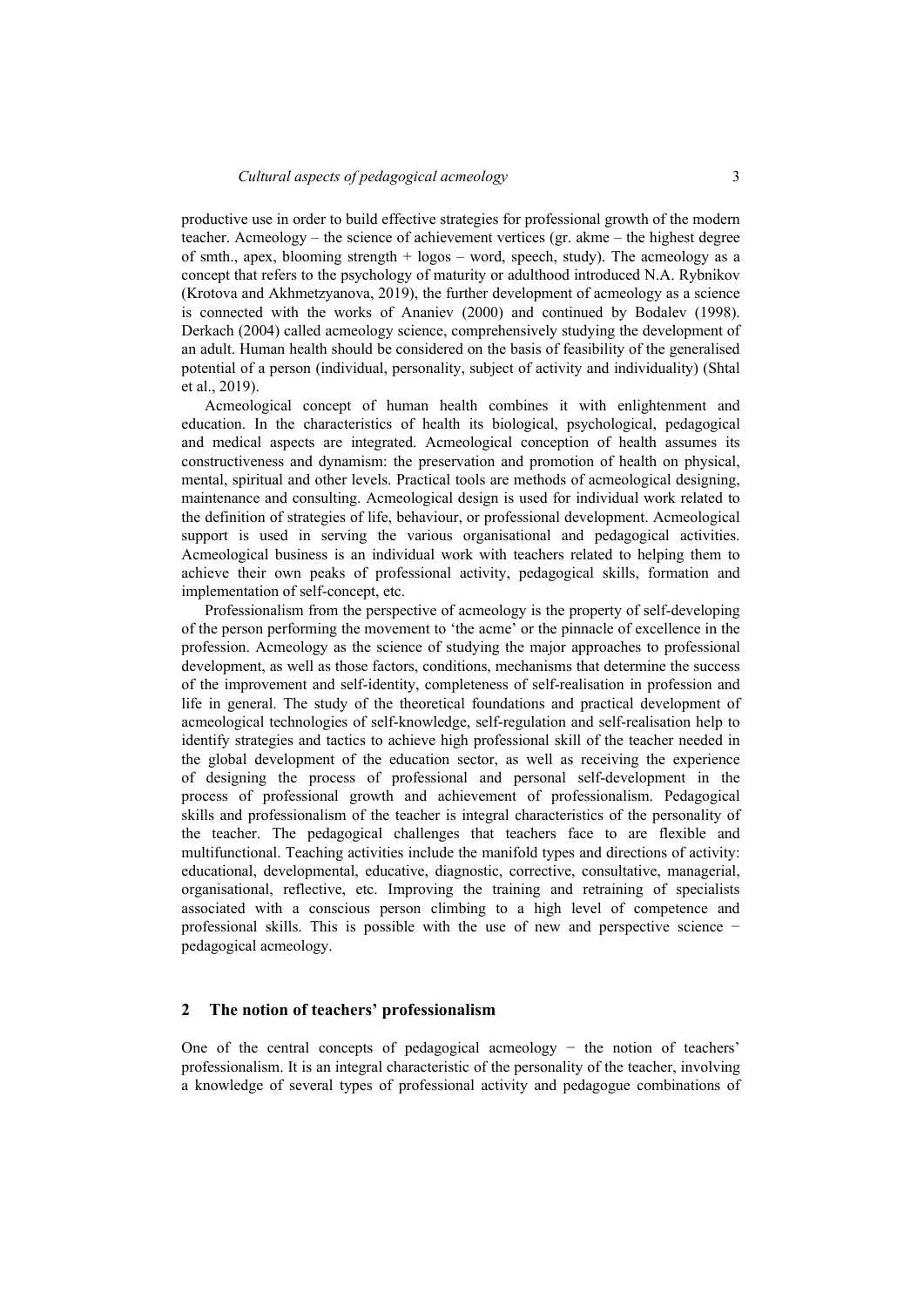professionally important psychological qualities, which provide effective solution of professional tasks according to the training and education of students (Derkach, 2002).

According to Markova (1996) professionalism of a teacher should meet a number of criteria, including:

- Objective criteria ‒ The effectiveness of educational activities (its major types − training, developing, educating, and supporting the work of the teacher − diagnostic, correctional, consulting, organisational management, self-education, etc.).
- Subjective criteria Sustainable pedagogical orientation (the desire to remain in the profession), an understanding of value orientations of the teaching profession, a positive attitude towards oneself as a professional job satisfaction.
- Procedural criteria The use of socially acceptable, humanistically oriented methods by teacher, and technologies in his\her work.
- Scoring criteria Achievement of results in pedagogical work demanded by society (the formation of personal qualities of students, ensuring their preparedness for life in a rapidly changing society) (Derkach, 2004).

The levels of professionalism of the teacher are the steps, stages of its movement to high levels of pedagogical work:

- The level of mastering the profession, adapting to it, the primary assimilation of rules by teacher, necessary techniques and technologies.
- Level of pedagogical excellence as performing at a good level the best examples of the pedagogical experience acquired in the profession.
- Owning available in the profession methods of individual approach to the learners, the methods of predecisional.
- The implementation of student-centred learning, etc.
- The level of teacher's self-actualisation in the profession, awareness of the opportunities of the teaching profession to develop their personality, self-development with the help of tools of the profession, conscious strengthening of their positive qualities and mitigating negative, and enhance individual style of activity.
- Level of pedagogical creativity as the enrichment of the educational experience of their profession through personal creative contribution, the making of the author's proposals as for certain tasks, techniques, tools, methods, forms of organisation of accounting process, and creating new methods of training and education.

To achieve a high level of professionalism of the teacher of course needs special teaching abilities that define the totality of individual psychological characteristics of personality of a teacher meeting the requirements of the teaching activities and determine the success in mastering this activity. Of course, that special teaching ability is closely connected with the common powers of person, which provide relative ease and efficiency in the acquisition of knowledge and implementation of pedagogical skills. Unlike teaching abilities from teaching skills is that teaching skills is the peculiarities of personality and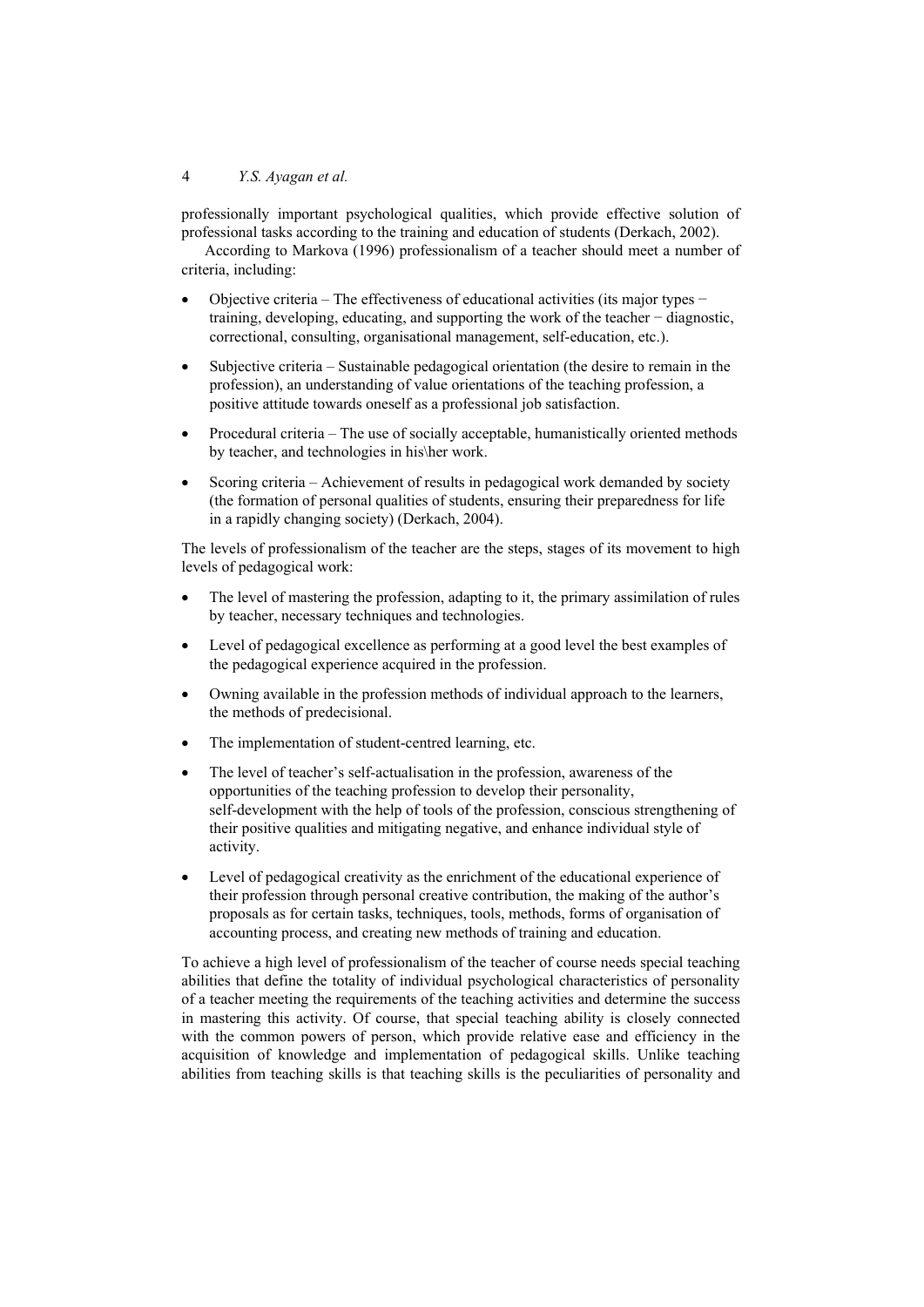pedagogical skills is the separate acts of teaching activities undertaken by the person at a high level.

Group teaching abilities primarily include: pedagogic observation, pedagogic imagination, perfectionism as a character trait, a pedagogical step, organisational skills, simplicity, clarity and persuasiveness of speech. Pedagogical observation is the ability of the teacher to discern the essential, the characteristic, even subtle properties of the trainees. Pedagogical tact is the observance by the teacher of the principle of action in dealing with learners in a variety of fields of activity, the ability to choose the best option protecting relationship to the personal dignity of the learners. This monograph is devoted to the consideration noted and other problems of pedagogic acmeology. The authors are members of the chair of acmeology of general and professional education of the faculty of advanced training and professional retraining of workers of education of Russian state professional-pedagogical university (Derkach and Zazykin, 2003; Blonskii and Bogomolov, 2000).

#### **3 The characteristic of acmeology**

Acmeology also recognise moral education along with other established areas of education required to achieve the 'acme'. That is another line of cooperation between pedagogics and acmeology is being opened. Recognising that acme of the person consists of many systems of public relations, public ties  $(I - my$  friends, I and my family, I and my workforce,  $I$  – inhabitants of my city, I – the citizens of my country, etc.) (Bestuzhev-Lada, 2000), it is legitimate to speak of acmeological potential of education in general as far as education is the inculcation of the correct person from the point of view of morality, norms of man's relationship to himself, others, society as a whole. In this sense, in the definition of acmeology, according to the pedagogical encyclopaedic dictionary, it is said correctly words that acmeology also deals with the problem of dependence between the features of professionalism of the person and his behaviour outside the sphere of professional activity. That is to say, it is assumed that acmeologic-pedagogical understanding of professionalism, deduced from the status of 'things in themselves', making it open to relations with other spheres of activity and qualities of the person.

Another task of acmeology is defined by the authors of the articles about it presented in the present encyclopaedic dictionary, mainly – the development of methodological tools that help to organise optimal conditions for achieving the levels of professionalism by people in all spheres of human activity, for the manifestation by them their social and creative qualities. Whether it is mainly engaged in professional pedagogy, serving professional education? In particular, initial vocational education (IVE), aimed at the training of skilled workers in all socially useful activities on the basis of basic education? (Behterev, 1991).

Thus, the analysis shows the following: current definitions of acmeology ambiguously characterise this phenomenon. According to acmeologists in a narrow sense, the subject of acmeology is the search for laws of self-development and improvement of a mature personality, self-realisation in different spheres, self-education, self-correction and self-organisation. In the broadest sense, processes and mechanisms to improve the individual personality of the subject of work and personal life, profession,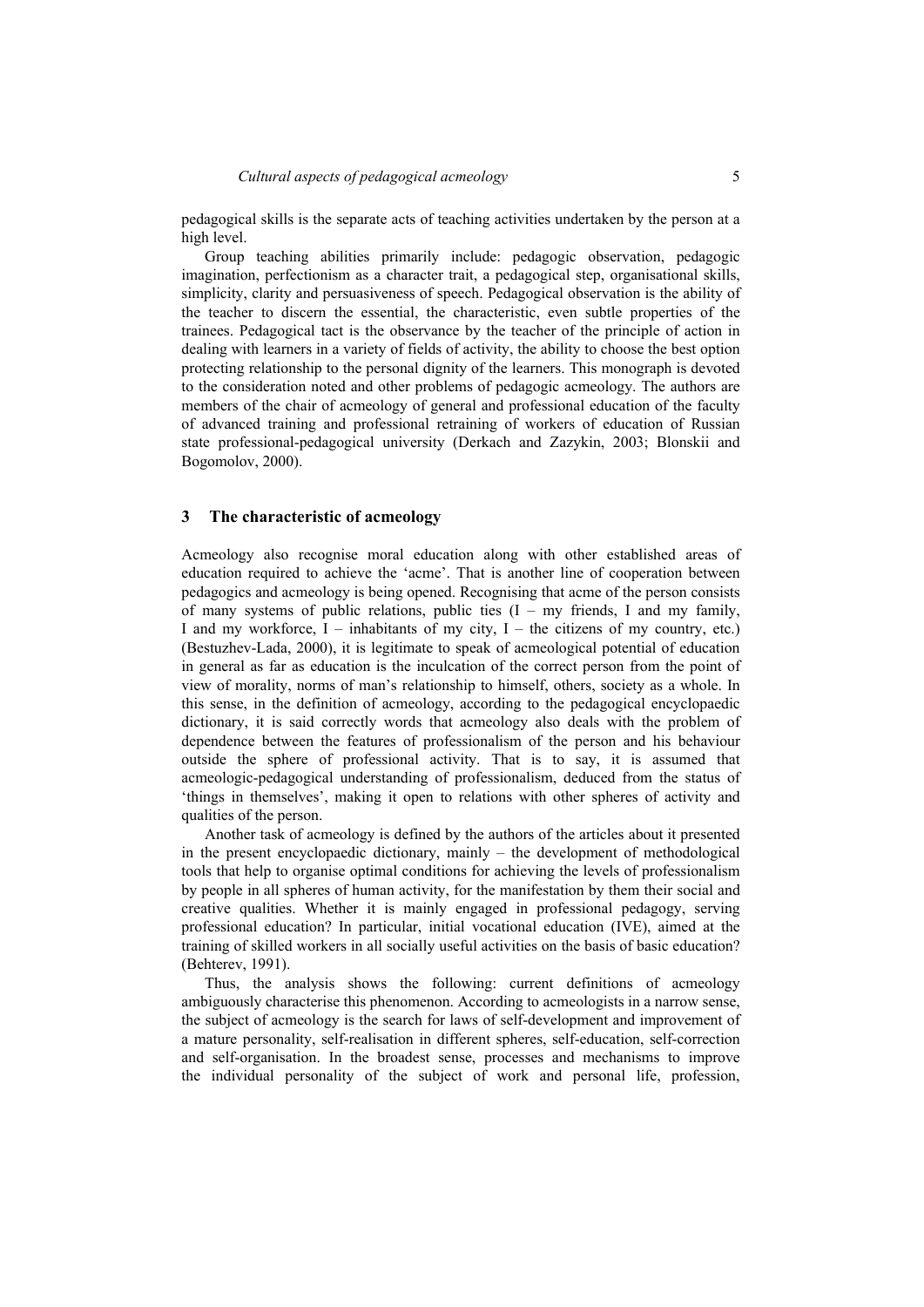communication, and leading to optimum ways of self-realisation. At the same time, it is recognised (and this is probably more narrow understanding): at the present stage acmeology is primarily the science of professionalism. That is, however, the potential and the actual definition of acmeology are given.

In general, however, acmeology appears as a science:

- About professionalism, about adulthood, about the laws of the progressive development of the person, an individual as a whole, the subject of work, personality and individuality.
- About the regularities of progressive human development at the stage of its maturity, and especially when it reaches the highest level in this development.
- About optimisation and usage of intellectual-creative abilities of people of mature age, about the professionalism as the highest stage of human development.
- About the optimisation of learning technologies in the context of contradictions between the growing amount of information on the one hand, and the time needed to master it.
- About the study of human potential at any age stage of one's development with the aim of aiding in the implementation of the accumulated potential at the stage of maturity; of moral and spiritual foundations of the progressive development of professionalism, etc.

Not easy to determine the subject of acmeology as a whole, moreover, it is difficult to decide on a subject of pedagogical acmeology. Because all of these characteristics of acmeology, anyway, can enter the subject of the latter. At the same time, authors believe (Behterev, 1997) that the above characteristics of acmeology, given in pedagogical sources, in many of its provisions represent characteristics that can be attributed primarily to the pedagogical acmeology. Based on them, one can surely only repeat what it has been said above: pedagogical acmeology does not fit within the limits of the science of how to achieve professionalism in the work of the teacher. Pedagogical acmeology, like acmeology in general, should not be limited by the development of professionalism. Even if we are talking about progressive development. Generally, about development, one should say that it refers to the number of words and words-brands that seem to speak for themselves: we are good. But the development is not a goal of human existence.

We have to evolve, of course, but we need to know for what to develop. It is very important to know the criteria of development, the source points and its expected consequences. Even with a progressive development it is not so clear as it seems. For example, the disease can progress. In political science and social philosophy, there is already known to us, the term 'progressive deregulation'. Pay tribute to acmeology. They accurately chart the development guidelines, its focus on positive, public and social significance. Which, by the way, because of its bias was pretty lost in our pedagogy under the influence of functional and even of humanistic psychology. It most carelessly used word-trap, that is to say, trusted to the ear. There is a large degree of heuristic and the intellectual bias of our education. An interesting example is cited repeatedly in the book of Derkach and Zazykin (2003).

Recognising the proximity of acmeological look to the ideas of humanistic psychology, they do not consider them identical. The watershed between the acmeological understanding of self-development and understanding of self-development.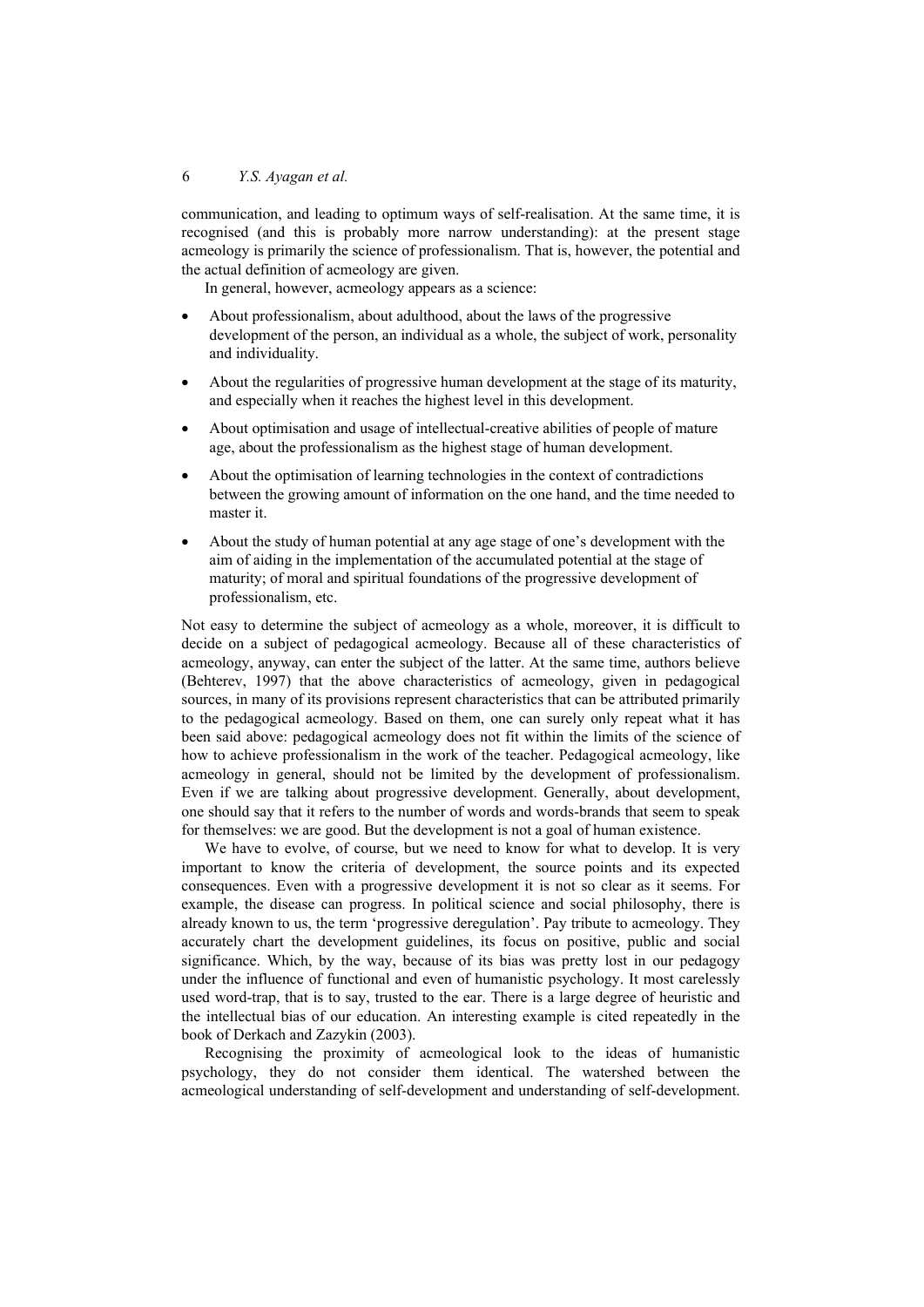Researches by Maslow (2003) are in line with the direction of this development. "In acmeological understanding the main content of the development should be progressive and humanistic (and not some other, especially egoistic) self-actualization and personal fulfillment" (Derkach and Zazykin, 2003; Blonskii and Bogomolov, 2000). Listing self-actualised signs presented in the works of Maslow (2003), the authors note: "these characteristics are unstructured in form and content set, not the system, which reduces the value of information. But this is not important. The founder of humanistic psychology in the characterization of the most valuable for him self-actualized personality, did not noted his humanistic orientation. Thus, it appears that such a person develops only for himself, focusing on himself" (Derkach and Zazykin, 2003; Bodalev, 1998; Petrovskii, 1962).

Here is a good example to follow, especially for educators. Because it is often the main criterion of usefulness of the idea for teachers is its visual appeal or even more powerful 'argument': the whole world lives it. Pedagogy is becoming increasingly dependent on a different sort of world poetry, as indeed, our entire educational system. Intellectual-heuristic slavery slightly sweeter than political and ideological dependence. And maybe bitterness. Whatever you say, some ideological 'innovation' is pressed forcibly in our heads, but, as it turns out now, and it is easier to treat us. Today, right after thriving voluntary personal and public slavery to all overseas, in the first place, of course, Western. One can think that voluntary slavery is a very bad thing. In such cases, the medical term 'diagnosis' is used for the characteristics of the phenomenon. The positive trend in the development of the person as personality, the subject and individuality should be a key indicator of pedagogical acmeology. And of course, installation on a holistic multidimensional human, taken together all its internal and external connections and relationships, phylogenetic and ontogenetic characteristics.

#### **4 To the problem of identification of pedagogical acmeology**

### *4.1 Acmeology as a study of professional development*

Assuming the characteristics of the pedagogic acmeology as a science about how to achieve professionalism in the work of the teacher (Derkach, 2002; Alekseyev, 1997), we have a certain right to say: the real design of acmeology as a disciplinary area has begun since the birth of pedagogical acmeology. Andacmeologists do not deny it. They assume that the first stage of becoming the object of acmeology was mainly the professionalism of the teachers.

At this point, they point to the proceedings of book by N.V. Kuzmin, "which became a landmark for the approval of acmeology" (Shtal et al., 2019). In them, according to Derkach and Zazykin (2003), they are highly authoritative researchers of problems of acmeology, for the first time "acmeological knowledge was convincingly presented as an urgent, independent and efficient". Moreover, "despite the fact that these books were about the professionalism of the teachers and masters of industrial training, it became obvious that the suggested principles and approaches described regularities are fair for study and skill development and other activities" (Derkach and Zazykin, 2003; Albuhanova-Slavskaiya, 1980). Of course, it is possible to notice that the study of the problems of professionalism was not only in the framework of the analysis of pedagogical activities. Questions of professionalism (professional formation) in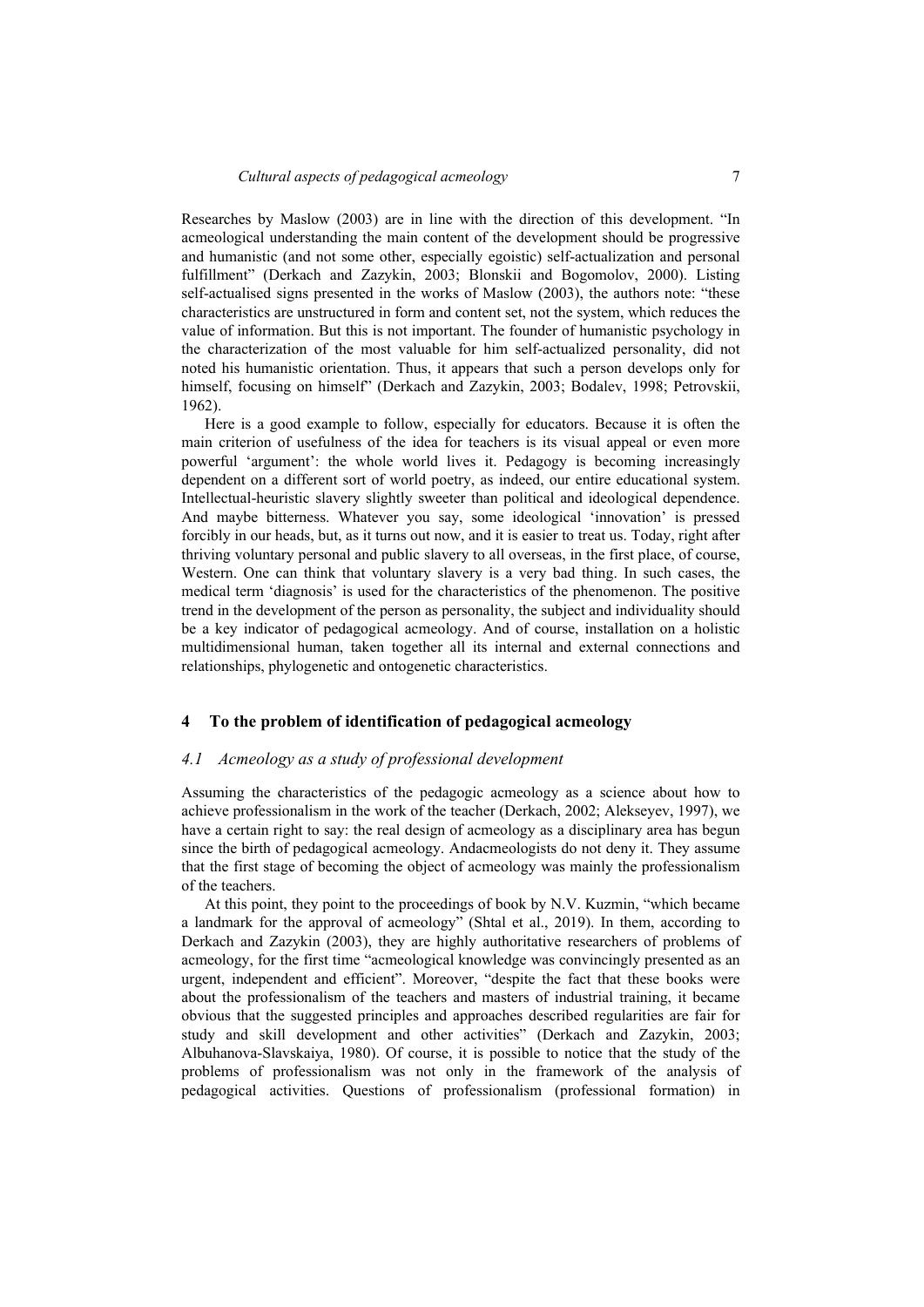psychology, psychophysiology, psychology of labour, and professional pedagogy were posed and resolved not only in works of teachers, but also in works of workers, pilots, etc. (Ananiev, 2001). But even in this case, in studies of this kind, one way or another, pedagogical component, and even dominant made itself felt. As an example, it was mentioned the work of the Central Labour Institute, under the leadership of A.K. Gastev, it was developed effective technologies for the professionalisation of workers, their achievement of high professional indicators through the rational organisation of training and labour (Sagdullae et al., 2018).

Pedagogy, adults learning optimisation problems and use intellectual-creative abilities of people of mature age, also represented the basis of pedagogical acmeology, namely, the use of intellectual and creative abilities of people (Amosov, 1987). In fact, detailed picture of the subject of pedagogical acmeology is presented in a pedagogical encyclopaedic dictionary (Ananiev, 2000). It has a main area of research of pedagogical acmeology, which is related to the study of professionalism as the highest stage of human development. The authors mean acmeology as a whole. But acmeologists, although determined in the most general form of the acmeology as a science, and studying the patterns and phenomena of progressive development of person as a whole on the stage of its maturity especially, however, clearly indicate that at this stage, acmeology acts primarily as a science of professionalism (Derkach and Zazykin, 2003; Andreyeva, 1998). That is to say, sometime in the future, it is possible that this approach will cease to be relevant. For teachers, it is also not certain: why is it necessary to study the regularities and phenomena of the progressive development of a person especially when it reaches a high level in its development? After all, if a person has reached a high level of development, what is also needed from him? As they say, the best is the enemy of the good. Millions of those adults need even basic professionalism.

According to Bodalev, "the country has a huge number of people who are engaged in politics, economics, management, science, in many other areas and are not professionals in all sense of the word. And, stacking, such a lack of professionalism leads to huge losses in construction, in foreign and domestic policy, in industry and in agriculture, in management, in the field of education and in all other areas of life of the people" (Bodalev, 1998; Anisimov, 1998). Although it may be that there is misunderstand? In the definition of acmeology, according to a given pedagogical encyclopaedic dictionary, it is not about achieving the highest 28 level of professionalism (or, say, the subjective or personal development), and the study of professionalism as the highest stage of human development. With this opinion one can agree, other can argue, but the main thing – whole person put forward on the first place. He is the source and end-point of development. Moreover, people are such a phenomenon that stands above its development. He/she is as an integral organism specifies its development, not the development sets him/her.

Otherwise, the tail will wag the dog. Further, in the present pedagogical encyclopaedia, it is argued that acmeology examines the problems of contradictions between the growing amount of information on the one hand, and on the other hand, the time needed to master it. This task also contains a powerful pedagogical context. Its solution has a long philosophical and pedagogical history. Scientists, philosophers, and teachers have consistently pointed out themselves the pedagogical means to solve this problem. So, Dobrov (1968) emphasised the fact that the saturation of science more and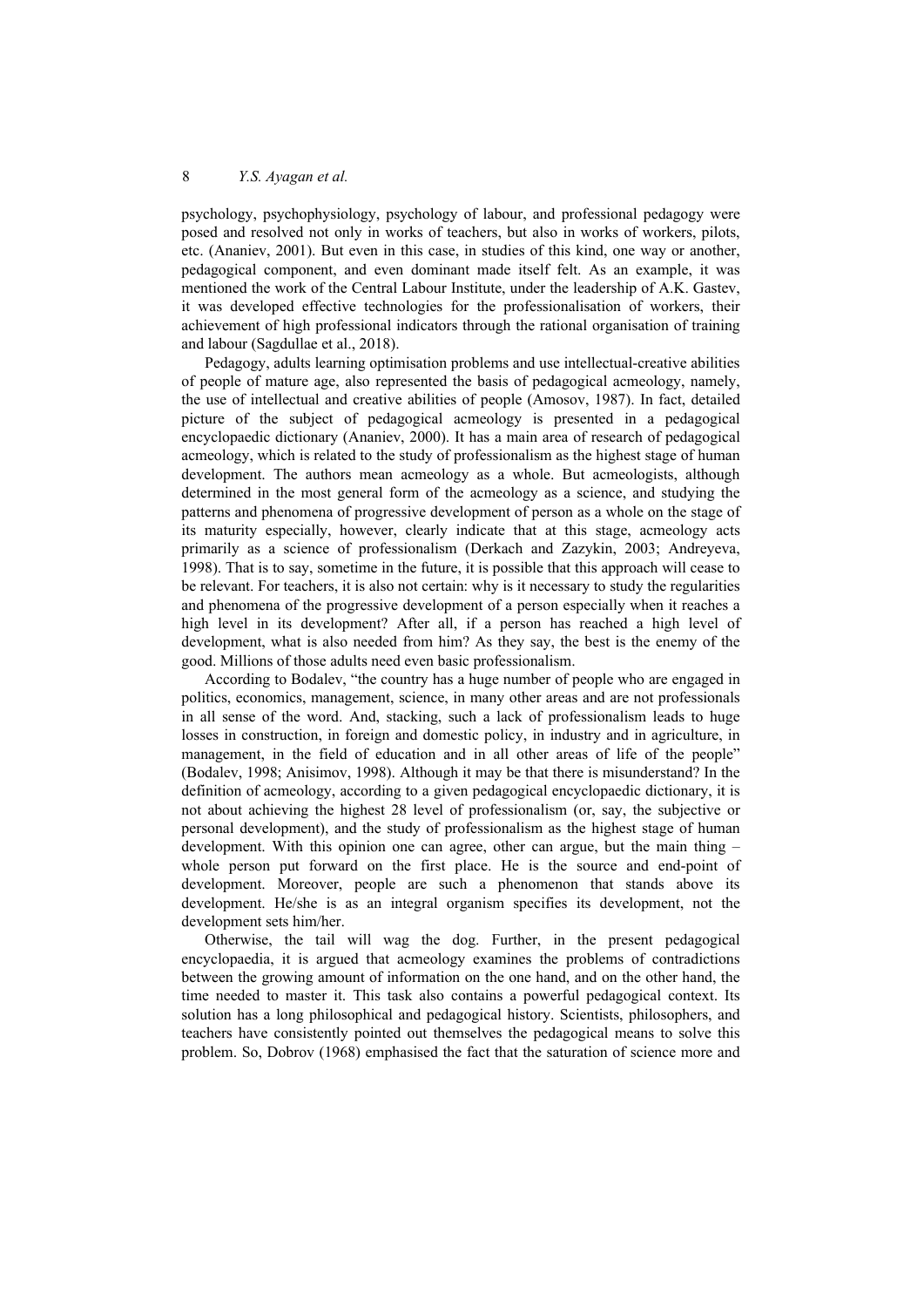more knowledge of different origin poses a training challenge to take effective countermeasures, enabling them to provide a synthetic perception of this knowledge:

- a the decision in the learning process as applied problems and theoretical problems
- b the widespread use of cybernetic machines in the educational process
- c the active application at all stages of learning techniques, providing skills for independent acquisition of knowledge, etc. (Kirillova et al., 2017).

#### *4.2 Methods of acmeology*

Based on the provisions of Sichivica (1972) concludes that the well-known effects can be achieved using teaching methods, which are based on some peculiarities of the higher nervous activity of man (hypnopaedia) or other complex phenomenon, the study of which is engaged in parapsychology (Tsvetkova, 2016). Further, emphasising the seriousness of the situation caused by rapid growth of amount of information, the researcher adds that great prospects are open on the path to creation of the general theory of simplification in 29 scientific knowledge, the development of which has already been put on the agenda. The same problem worries Sukhanov (2012), pointing to the contradiction between the increasing volume and complexity of knowledge and traditional methods of transmission (Sobyanin et al., 2016). As a means of resolving this conflict, he offers 'special teaching methods' problem, programmed instruction, methods of acmeology and flexible training system. At the same time in the fundamental textbook on general acmeology as key elements of acmeological technologies acmeologists include methods: identifying and exploring the hidden psycho-physiological capacities and reserves of the individual professional, the conditions of their manifestation and activation.

Activation of reserve possibilities of the person (activation of the unconscious processes of mental activity, using methods of self-regulation and self-improvement using feedback on performance of self-regulation) comprehensive revitalisation of creative activity (using the psychological techniques of collective psychology, including suggestive and gaming forms of creativity). The important role of acmeological technology plays techniques of 'brainstorming' (Anisimov, 1999). As you can see, the similarities between the above mentioned methods, attributed to pedagogy, and acmeological methods are obvious. On the level of technology, a 'meeting' happens of acmeological and pedagogical worlds. Acmeology just cannot do without pedagogical support. Similarly, pedagogy is in need of acmeological instruments. One must say that the technology of game modelling, suggestive training, and training methods in pedagogy are solved from the very beginning of its existence. The first form of pedagogical interaction was a game based on the modelling situation. In fact, all learning is a process of modelling reality, the process of virtual mediated entry into reality. Therefore, in the personality oriented teaching, the great emphasis is put on training and simulation technologies. Not accidentally, in the definition of educational technology given by specialists of UNESCO, it is characterised as a systematic method of evaluation of the whole process of teaching and learning by taking into account human and technical resources and the interaction between them to achieve a more effective form of education. The main components of acmeology can be seen in Figure 1.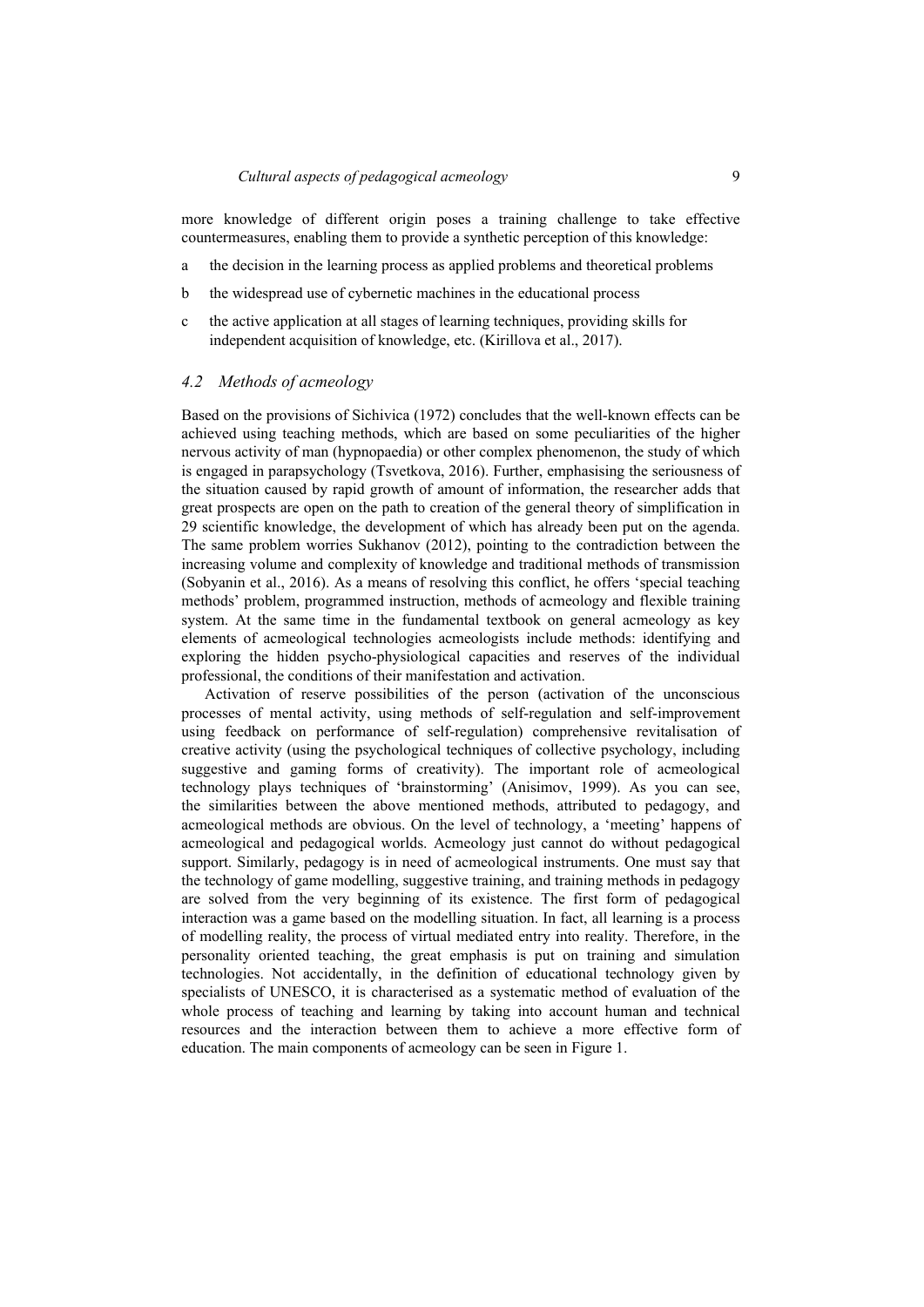



And finally, not by chance, the goals of educational technology are the acmeological goal in essence: the actualisation of personal and professional development, professional development of personality, the formation of meta professional entities: generalised knowledge, abilities, skills and action competencies, experience of the qualified performance of professional activities, and ensuring the subject-subject interaction of all participants in professional educational process (Ananiev, 2000; Asmolov, 2004). Therefore, agreeing with the opinion of acmeologists on the approximation of acmeology and pedagogy at the process line (for example, it is recognised that pedagogy has developed a set of reflexive, games, training practices, combining learning, teaching and personal development), at the same time, authors strongly disagree with their position, namely, that psychology, in contrast to pedagogy, aims not only obtaining a knowledge by person, but improving it the most, its thinking skills and abilities (the generalists). In this position, apparently, reflected today's belief that, say, was education, which was given to people only knowledge, but the personality, its creative, I mean creative and other qualities, was not engaged.

In this position, apparently, reflected the current wisdom about the education, that was given to people only knowledge, but the personality, its creative, one means creative and other qualities, was not engaged. One can be surprised that pedagogy for thousands of years was wrong, but now there was a miracle innovators and everything put in its place. But even Democritus said, many have no mind, thus emphasising that knowledge alone is not enough for a person, it is necessary that this knowledge could 'work'. And knowledge should not be neglected. Another genius Antiquity Socrates generally believed that knowledge is the best human virtue. Moreover, it is possible when higher education officials almost their innovative achievement is the invitation because of not having their foreign professors. Moreover, it is possible when higher education officials almost with their innovative achievement consider invitation because of not having their foreign professors. It goes without saying that the sin is not that foreign professors are invited. The scientific community needs to cooperate with each other. But the focus on the alleged inability of our scientists is to adequately educate the current generation.

And most importantly, these plans are based on politics, which, according to the words of Z. Gippius can be called 'destruction ahead' (Sagdullae et al., 2018). In modern language, it can be called planning of the process for 'progressive deregulation'. Actually, the incapacity of our scientists is planned. In practice, this has led to a sharp decrease in the quantitative and qualitative potential of our science. It pays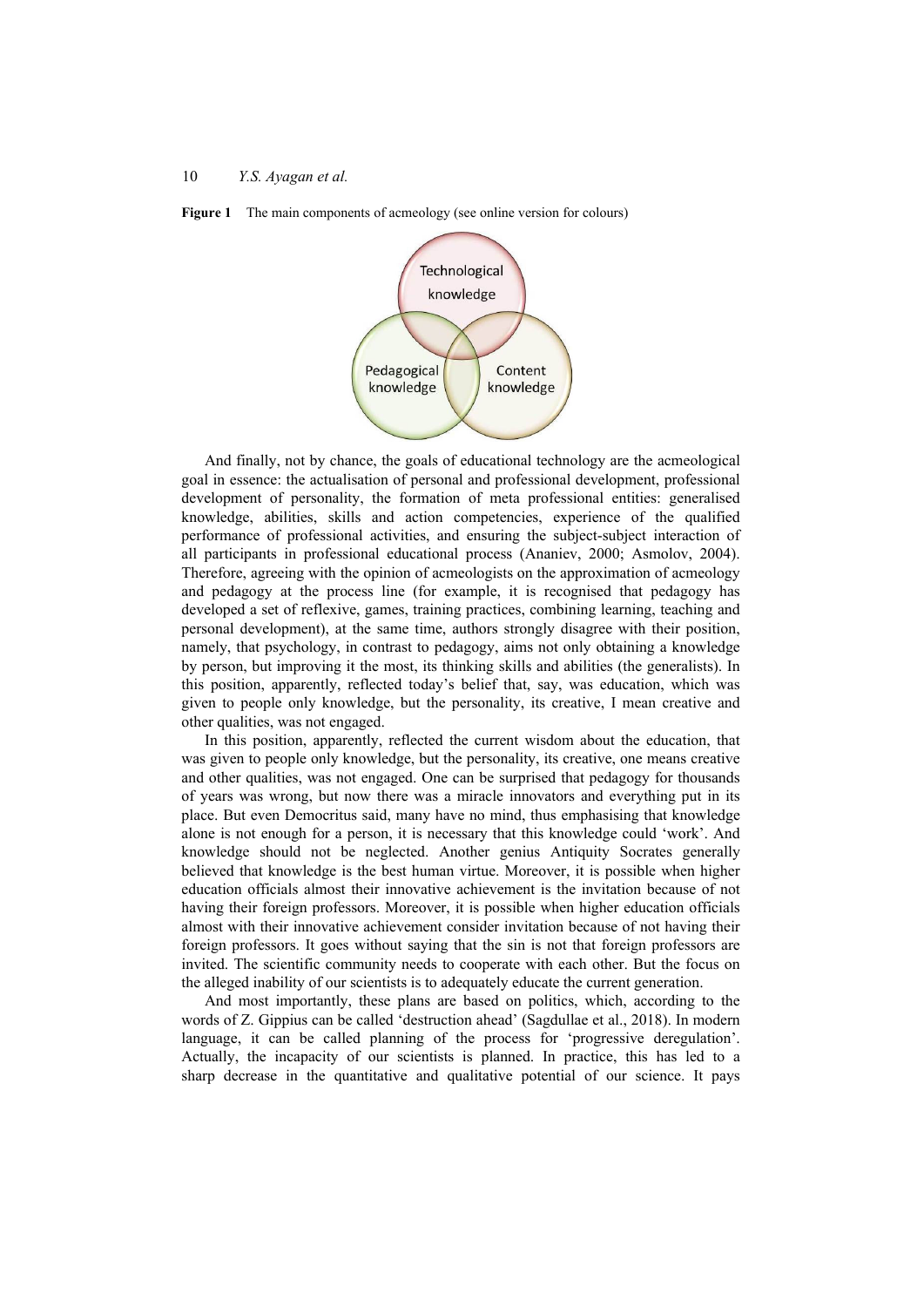tribute to, probably, ideological moments. The current level of indoctrination in our 'de-ideologised' country has reached its 'acme'. It comes to the fact that a child of six years to the advice of his mother how to brush your teeth, can answer: mom, do not tell me to brush teeth as cleaned under the Soviet regime. It comes to the fact that a teacher with half a century of experience can say that in these communists he was supporting notes, and now he is busy with modular technology. One can hope that in the latter case, we deal with irony. But it is also revealing. In the analysed encyclopaedic dictionary, it is emphasised that acmeology reveals common and different features, manifested in people in the course of their activities, and also explores the factors that determine qualitative and quantitative characteristics of 'acme'. Very importantly, these factors and at the same time characteristics include the moral education (Bazarnyi, 2004).

Pedagogic acmeology should deal with the consistent pattern of progressive positive development in the socio-cultural sense of the word not only of the teacher but of all the subjects of acmeological pedagogical interaction, including students and even the process of education itself, which also needs a progressive 36 positive development. In characterising pedagogical acmeology, in our opinion, it is necessary to consider also the position of Fromm (2006) about the fundamental incompleteness of human development. "Human tragedy, wrote the greatest humanist of the  $XX$  century – is the fact that its development is never completed, even under the most favorable conditions a person implements only a fraction of its capabilities, or the person manages to die before to be born" (Petrovskii, 1976, 1982; Mesheriyakov and Zinchenko, 2003).

### **5 Conclusions**

The understanding that acme is the highest stage of development  $-$  is similarly relative category, like everything in the world. It is necessary to reach the top, but avoid the temptation to think that we will achieve it. Especially because we never know how high is our top. What would be a clever tool for measuring acme invented by the scientists, they (the tools) will only testify to our ability to get closer to the truth through their calculations. And more: the man specifies the norm himself. Even if, it will deal with a host of attendants among psychologists, acmeologists, or teachers.

As a result, pedagogical acmeology, authors define it as the science of regularities and ways the maximum possible disclosure of a person's potentials and achievements on this basis, the most optimal results in its progressive positive development as a personality, subject, individual and individuality – as a holistic multidimensional human in conditions of specially organised educational process. Authors understand that it was not avoided the ambiguities and contradictions, in our judgements about the pedagogical acmeology. It had not been provided a matrix of its determination. Only the thought of reaching heights of acme in any case soothes, in essence, the goal is unattainable. But still the person moves to it, overcoming one level after another.

Problems of the scientific phenomenon of pedagogical acmeology will be long attracted by the attention of educators, psychologists, linguists, as there is no clear view on this science, principles, and methods of pedagogical acmeology were not developed. Recourse to unresolved and controversial issues of pedagogical acmeology allows the representatives of different scientific areas to broaden the horizons of scientific fields –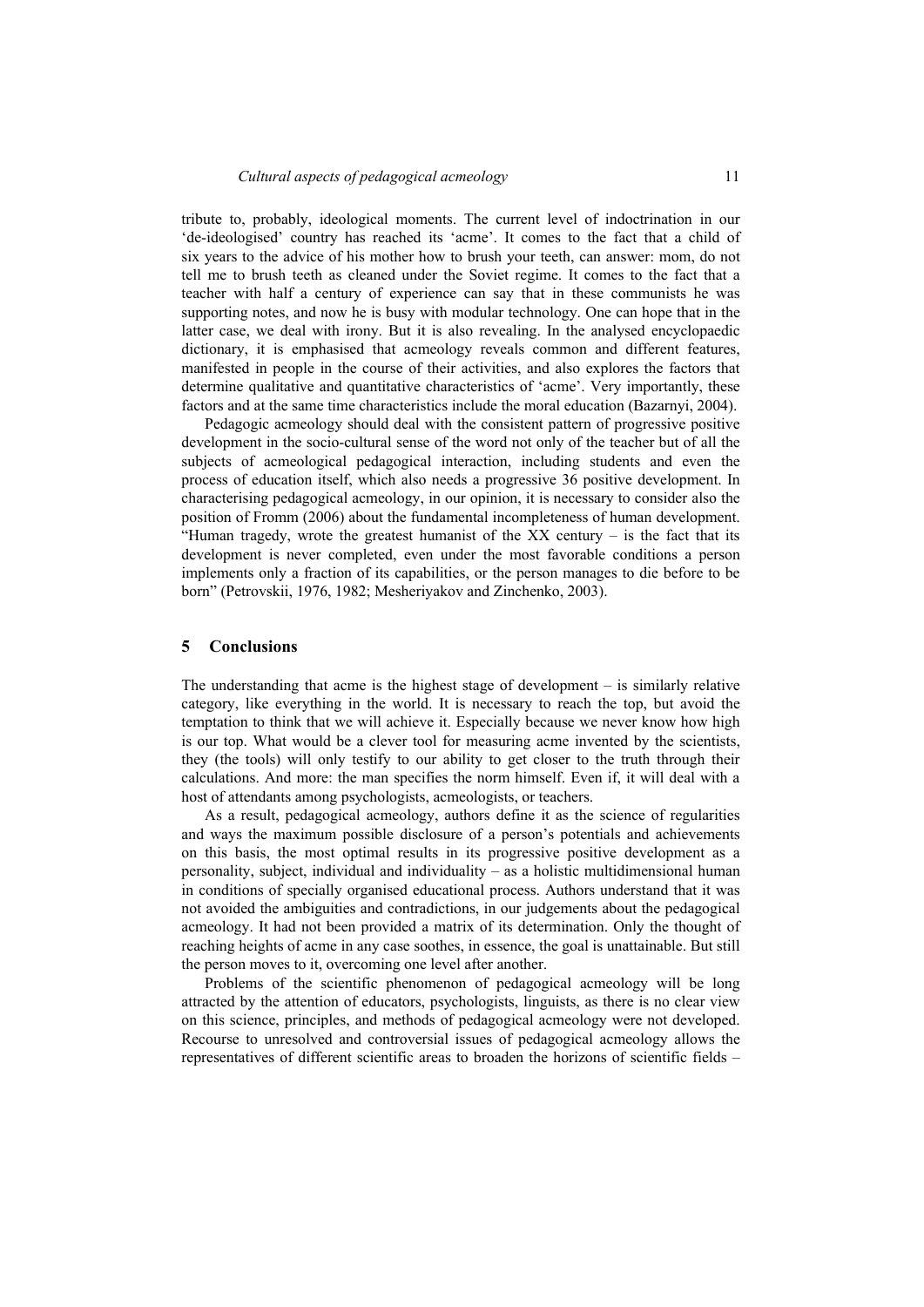perhaps the development of ecolinguistic, econoosphere pedagogics and acmeology of management and many others.

#### **References**

- Albuhanova-Slavskaiya, K.A. (1980) *The Activity and Psychology of Personality*, Obrazovaniye, Moscow.
- Alekseyev, N.A. (1997) *Pedagogical Basics of Designing of Personal-oriented Learning*, Tyumen State University, Tyumen.
- Amosov, N.M. (1987) *Reflections of Health*, Urals Book Publishing House, Sverdlovsk.
- Ananiev, B.G. (2000) *Man as a Subject of Knowledge*, Nauka, Moscow.
- Ananiev, B.G. (2001) *About Problems of Modern Anthropology*, Piter, Saint Petersburg.
- Andreyeva, G.M. (1998) *Social Psychology*, Aspect Press, Moscow.
- Anisimov, O.S. (1998) *Acmeology and Methodology. Problems of Psychotechnics and Thinking Technics*, Publisher RAGS, Moscow.
- Anisimov, O.S. (1999) *Strategy and Strategic Thinking (Acmeological Version)*, Agro-Broadcast, Moscow.
- Asmolov, A.G. (2004) 'Education of Russia: from a "culture of utility" to a "culture of dignity"', *Pedagogy*, Vol. 1, No. 7, pp.3–11.
- Bazarnyi, V.F. (2004) 'The destructive influence of modern educational process on physical health', *School Technologies*, Vol.3, No. 3, pp.17–22.
- Behterev, B.M. (1997) *Problems of Development and Education of a Person*, Publisher of the Institute of Practical Psychology, Moscow.
- Behterev, V.M. (1991) *Objective Psychology*, Nauka, Moscow.
- Bestuzhev-Lada, I.V. (2000) 'Goals of education: the ideal, optimum, the norm', *Humanization of Education*, Vol. 7, No. 1, pp.8–20.
- Blonskii, P.P. and Bogomolov, L.I. (2000) *Anthology of Humane Pedagogy*, Publishing House of Shalvy Amonashvili, Moscow.
- Bodalev, A.A. (1998) *The Peak in Adult Development: The Characteristics and Conditions of Achievements*, Flinta, Moscow.
- Derkach, A.A. (2002) *Acmeology*, Publisher RAGS, Moscow.
- Derkach, A.A. (2004) *Acmeology*, Publisher RAGS, Moscow.
- Derkach, A.A. and Zazykin, V.G. (2003) *Acmeology*, Piter, Saint Petersburg.
- Dobrov, G.M. (1968) *Actual Problems of Scientology*, Znaniye, Moscow.
- Fromm, E. (2006) *Escape from Freedom. Man for Himself*, AST, Moscow.
- Kirillova, O.V., Kirillova, T.V., Abramova, L.A., Gavrilova, I.V. and Vaibert, M.I. (2017) 'Psychological and pedagogical support of the formation of professional world outlook of the university students', *European Journal of Contemporary Education*, Vol. 6, No. 2, pp.280–288.
- Krotova, I.V. and Akhmetzyanova, A.I. (2019) 'The psychological model of the specialist-defectologist's readiness for professional and acmeological development', *Education and Self Development*, Vol. 14, No. 1, pp.80–94.
- Markova, A.K. (1996) *Psychology of Professionalism*, International Humanitarian Fund 'Knowledge', Moscow.
- Maslow, A. (2003) *Motivation and Personality*, Peter, Saint Petersburg.
- Mesheriyakov, B.G. and Zinchenko, V.P. (2003) *Big Psychological Dictionary*, Prime-Euroznak, Saint Petersburg.
- Petrovskii, B.V. (Ed.) (1962) *The Big Medical Encyclopedia*, Soviet Encyclopedia, Moscow.